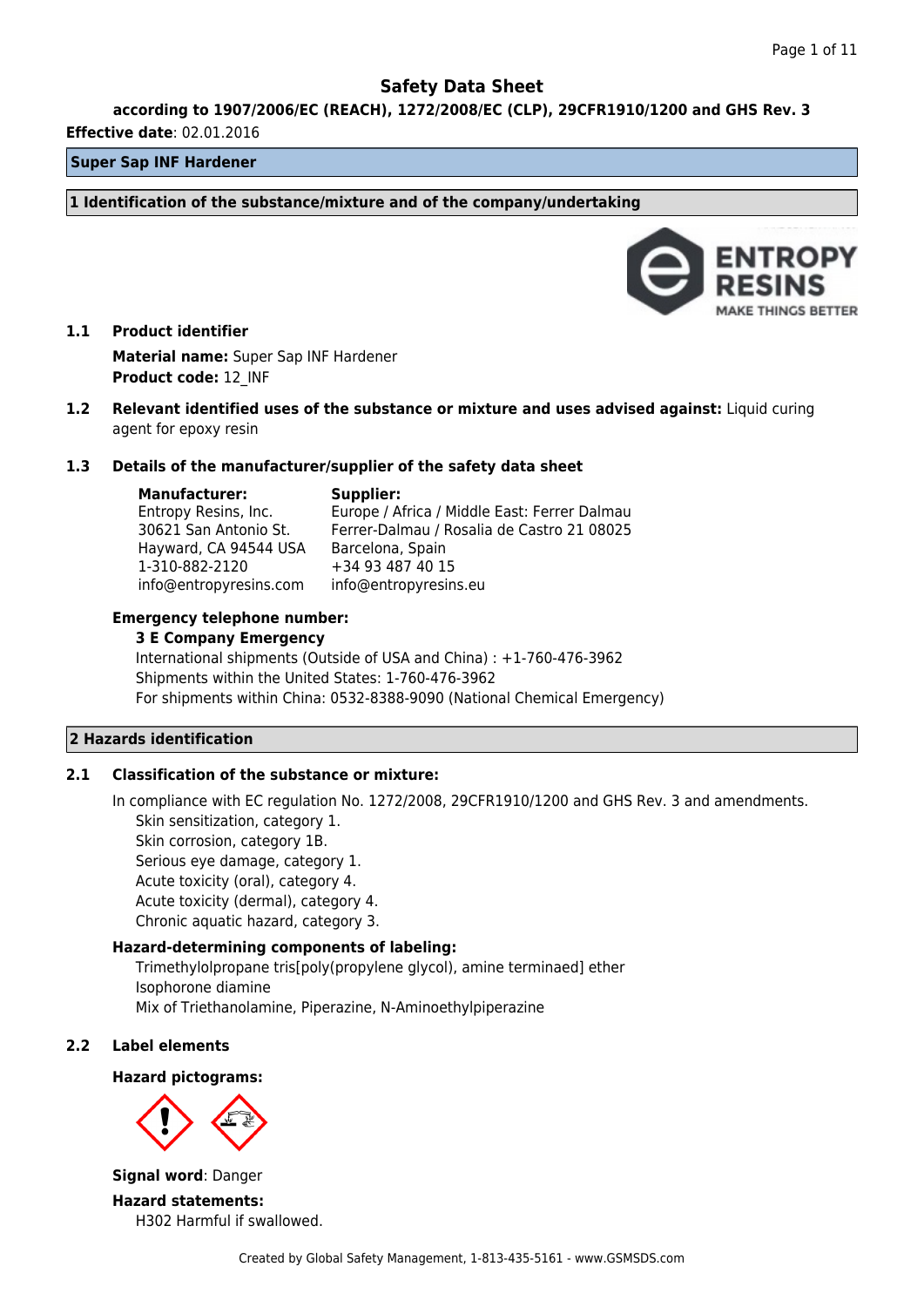#### **according to 1907/2006/EC (REACH), 1272/2008/EC (CLP), 29CFR1910/1200 and GHS Rev. 3**

#### **Effective date**: 02.01.2016

## **Super Sap INF Hardener**

H312 Harmful in contact with skin.

H314 Causes severe skin burns and eye damage.

H317 May cause an allergic skin reaction.

H318 Causes serious eye damage.

H412 Harmful to aquatic life with long lasting effects.

#### **Precautionary statements:**

P260 Do not breathe dust/fume/gas/mist/vapors/spray.

P264 Wash skin thoroughly after handling.

P270 Do not eat, drink or smoke when using this product.

P272 Contaminated work clothing should not be allowed out of the workplace.

P273 Avoid release to the environment.

P280 Wear protective gloves/protective clothing/eye protection/face protection.

P301+P330+P331+P310 IF SWALLOWED: Rinse mouth. Do NOT induce vomiting. Immediately call a POISON CENTER or doctor/physician.

P302+P352+P312 If on skin: Wash with soap and water. Call a poison center or doctor/physician if you feel unwell.

P303+P361+P353+P310 IF ON SKIN (or hair): Remove/Take off immediately all contaminated clothing. Rinse skin with water/shower. Immediately call a POISON CENTER or doctor/physician.

P304+P340+P310 If inhaled: Remove victim to fresh air and keep at rest in a position comfortable for breathing. Immediately call a poison center or doctor/physician.

P305+P351+P338+P310 IF IN EYES: Rinse cautiously with water for several minutes. Remove contact lenses, if present and easy to do. Continue rinsing. Immediately call a POISON CENTER or doctor/physician.

P321 Specific treatment (see supplemental first aid instructions on this label).

P333+P313 If skin irritation or a rash occurs: Get medical advice/attention.

P362 Take off contaminated clothing and wash before reuse.

P405 Store locked up.

P501 Dispose of contents and container as instructed in Section 13.

## **2.3 Other hazards:** None known

#### **Information concerning particular hazards for humans and environment:**

The product has to be labeled due to the calculation procedure of the "General Classification guideline for preparations of the EU" in the latest valid version.

### **Classification system:**

The classification is according to EC regulation No. 1272/2008, 29CFR1910/1200 and GHS Rev. 3 and amendments, and extended by company and literature data. The classification is in accordance with the latest editions of international substances lists, and is supplemented by information from technical literature and by information provided by the company.

#### **3 Composition/information on ingredients**

#### **3.1 Chemical characterization:** None

## **3.2 Description:** None

#### **3.3 Hazardous components (percentages by weight)**

| <b>Identification</b> | <b>Name</b>                                                          | <b>Classification</b> | Wt. % |
|-----------------------|----------------------------------------------------------------------|-----------------------|-------|
| CAS number:           | Trimethylolpropane tris[poly(propylene glycol),   Acute Tox. 4; H302 | Acute Tox. 4; H312    | 10-30 |
| 39423-51-3            | amine terminated] ether                                              | Skin Corr. 1B; H314   |       |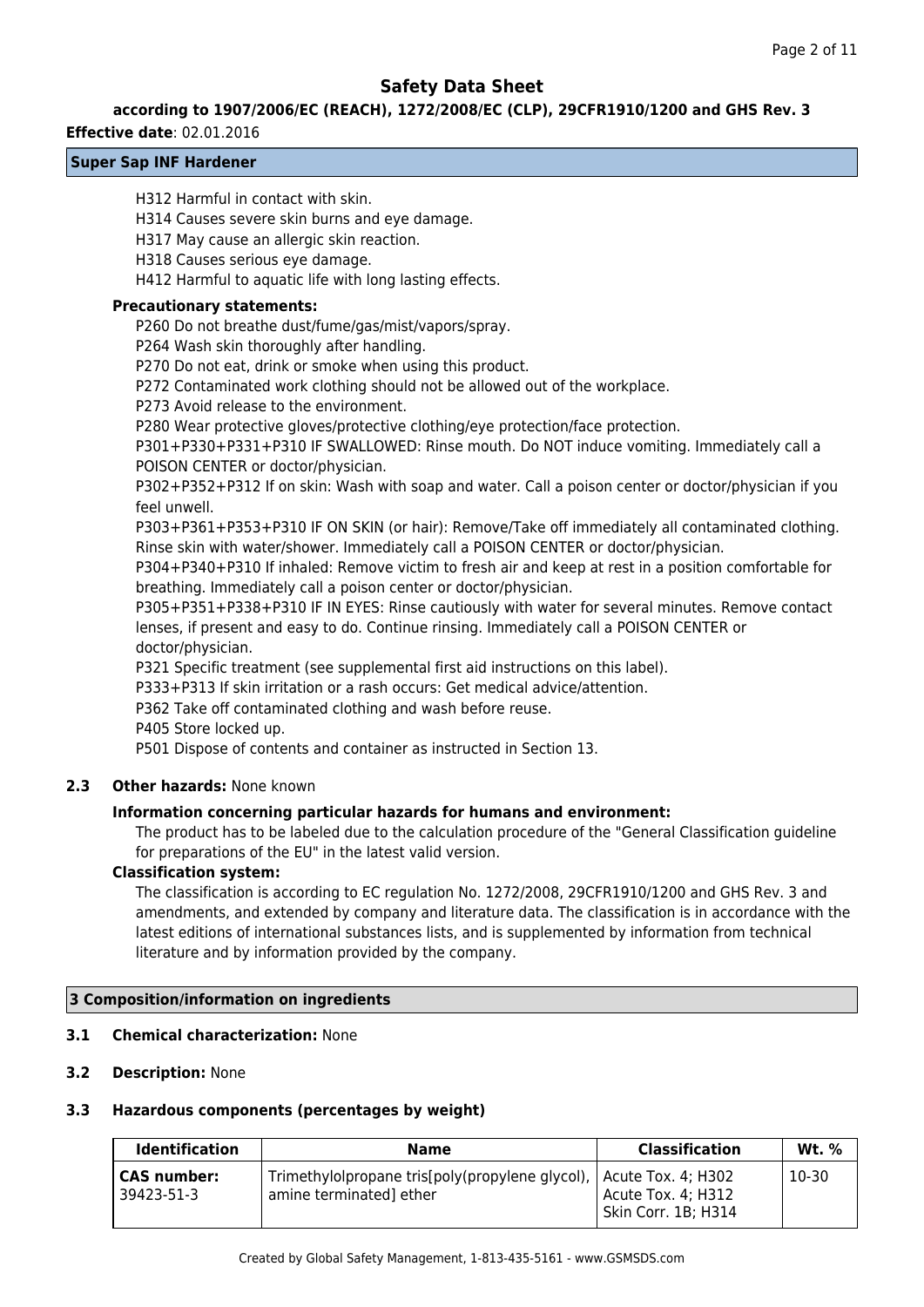## **according to 1907/2006/EC (REACH), 1272/2008/EC (CLP), 29CFR1910/1200 and GHS Rev. 3**

### **Effective date**: 02.01.2016

## **Super Sap INF Hardener**

| <b>CAS number:</b><br>2855-13-2                          | Isophorone diamine                                             | Acute Tox. 4; H302<br>Acute Tox. 4; H312<br>Skin Sens. 1; H317<br>Skin Corr. 1B; H314<br>Eye Dam. 1; H318<br>Ox. Liq. 2; H271<br>Aquatic Chronic 3; H412 | 50-90      |
|----------------------------------------------------------|----------------------------------------------------------------|----------------------------------------------------------------------------------------------------------------------------------------------------------|------------|
| <b>CAS number:</b><br>102-76-1, 110-85-<br>$0, 140-31-8$ | Mix of Triethanolamine, Piperazine, N-<br>Aminoethylpiperazine | Resp. Sens. 1; H334<br>Eye Dam. 1; H318<br>Muta. 2; H341<br>Repr. 2; H361<br>Flam. Liq. 4; H227                                                          | $0.5 - 15$ |

## **3.4 Additional information:** None.

### **4 First aid measures**

## **4.1 Description of first aid measures**

## **General information:** None.

### **After inhalation:**

Move exposed individual to fresh air. Loosen clothing as necessary and position individual in a comfortable position. Maintain an unobstructed airway. Immediately call a POISON CONTROL CENTER or seek medical attention.

#### **After skin contact:**

Immediately remove all contaminated clothing. Wash affected area with soap and water. Immediately call a POISON CONTROL CENTER or seek medical attention.

#### **After eye contact:**

Rinse/flush exposed eye(s) gently using water for 15-20 minutes. Remove contact lens(es) if able to do so during rinsing. Immediately call a POISON CONTROL CENTER or seek medical attention.

#### **After swallowing:**

Immediately call a POISON CONTROL CENTER or seek medical attention. Do not induce vomiting. Rinse mouth and then drink plenty of water.

## **4.2 Most important symptoms and effects, both acute and delayed:**

None

# **4.3 Indication of any immediate medical attention and special treatment needed:**

No additional information.

### **5 Firefighting measures**

## **5.1 Extinguishing media**

## **Suitable extinguishing media:**

Use appropriate fire suppression agents for adjacent combustible materials or sources of ignition.

## **Unsuitable extinguishing media:** None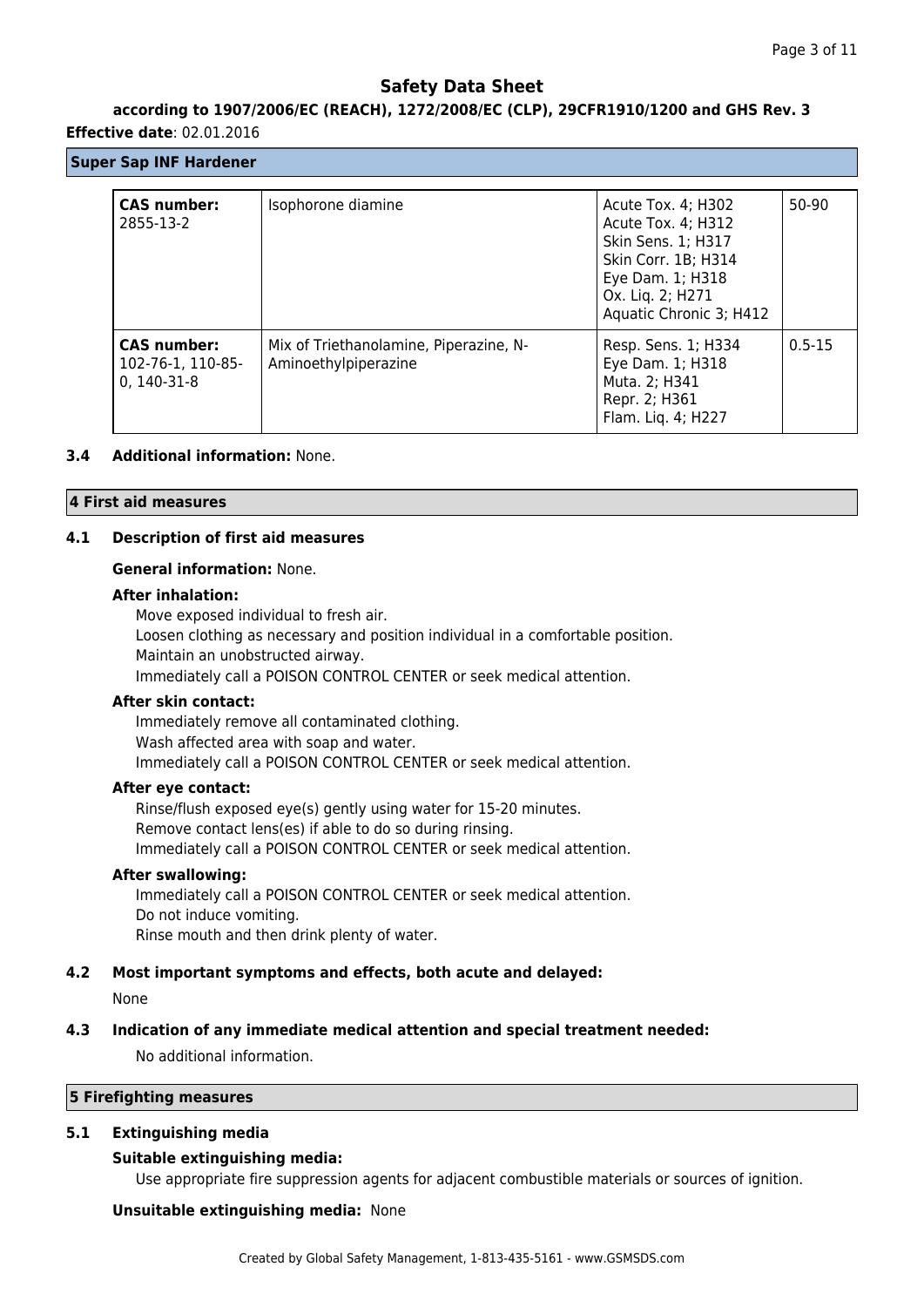#### **according to 1907/2006/EC (REACH), 1272/2008/EC (CLP), 29CFR1910/1200 and GHS Rev. 3**

#### **Effective date**: 02.01.2016

## **Super Sap INF Hardener**

### **5.2 Special hazards arising from the substance or mixture:**

Thermal decomposition can lead to release of irritating gases and vapors.

### **5.3 Advice for firefighters**

#### **Protective equipment:**

Wear protective eye wear, gloves and clothing. Refer to Section 8. Use typical firefighting equipment, self-contained breathing apparatus, special tightly sealed suit.

### **5.4 Additional information:**

Heating causes a rise in pressure, risk of bursting and combustion. Shut off sources of ignition. Carbon monoxide and carbon dioxide may form upon combustion.

#### **6 Accidental release measures**

## **6.1 Personal precautions, protective equipment and emergency procedures:**

Ensure adequate ventilation. Ensure air handling systems are operational. Wear protective eye wear, gloves and clothing.

### **6.2 Environmental precautions:**

Should not be released into the environment. Prevent from reaching drains, sewer or waterway.

## **6.3 Methods and material for containment and cleaning up:**

Absorb with non-combustible liquid-binding material (sand, diatomaceus earth (clay) , acid binders, universal binders).

Dispose of contents / container in accordance with local regulations.

#### **6.4 Reference to other sections:** None

## **7 Handling and storage**

## **7.1 Precautions for safe handling:**

Use only with adequate ventilation. Do not eat, drink, smoke or use personal products when handling chemical substances. Avoid breathing mist or vapor.

## **7.2 Conditions for safe storage, including any incompatibilities:** Store in a cool, well-ventilated area. Store away from foodstuffs.

**7.3 Specific end use(s):** No additional information.

## **8 Exposure controls/personal protection**



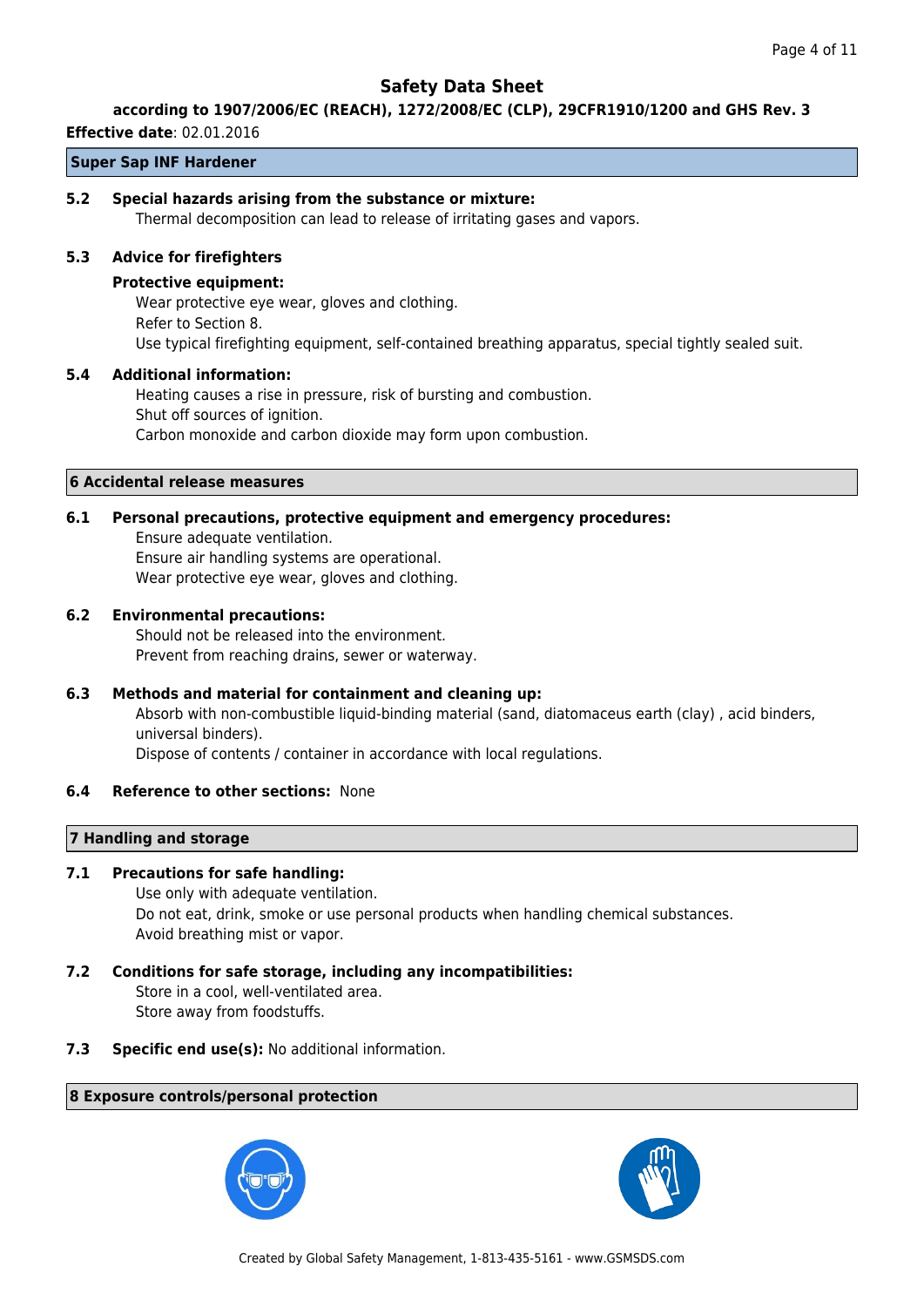#### **according to 1907/2006/EC (REACH), 1272/2008/EC (CLP), 29CFR1910/1200 and GHS Rev. 3**

#### **Effective date**: 02.01.2016

## **Super Sap INF Hardener**

### **8.1 Control parameters:**

110-85-0, Piperazine, ACGIH TLV 0.1 mg/m3 8 hours TWA. 102-71-6, Triethanolamine, ACGIH TLV 5 mg/m3 TWA. 110-85-0, Piperazine, ACGIH TLV 0.03ppm 8 hours TWA. 2855-13-2, Isophorone diamine, OSHA TWA : 0.1 mg/m3.

### **8.2 Exposure controls**

### **Appropriate engineering controls:**

Provide exhaust ventilation or other engineering controls to keep the airborne concentrations of vapor and mists below the applicable workplace exposure limits (Occupational Exposure Limits-OELs) indicated above.

Emergency eye wash fountains and safety showers should be available in the immediate vicinity of use or handling.

#### **Respiratory protection:**

When necessary, use NIOSH-approved breathing equipment.

#### **Protection of skin:**

Select glove material based on rates of diffusion and degradation. Select glove material impermeable and resistant to the substance.

## **Eye protection:**

Safety goggles or glasses, or appropriate eye protection.

#### **General hygienic measures:**

Wash contaminated clothing before reusing. Perform routine housekeeping. Wash hands before breaks and at the end of work. Avoid contact with skin, eyes and clothing.

#### **9 Physical and chemical properties**

## **9.1 Information on basic physical and chemical properties**

| <b>Appearance (physical</b><br>state, color): | Clear liquid    | <b>Explosion limit lower:</b><br><b>Explosion limit upper:</b> | Not determined<br>Not determined |
|-----------------------------------------------|-----------------|----------------------------------------------------------------|----------------------------------|
| Odor:                                         | <b>Odorless</b> | Vapor pressure:                                                | Not determined                   |
| Odor threshold:                               | Not determined  | Vapor density:                                                 | Not determined                   |
| pH-value:                                     | >12.3           | <b>Relative density:</b>                                       | Not determined                   |
| <b>Melting/Freezing point:</b>                | Not determined  | Solubilities:                                                  | Soluble in water.                |
| <b>Boiling point/range:</b>                   | $>247$ °F       | Partition coefficient (n-<br>octanol/water):                   | Not determined                   |
| <b>Flash point (closed cup): 90-113°C</b>     |                 | <b>Auto/Self-ignition</b><br>temperature:                      | Not determined                   |
| <b>Evaporation rate:</b>                      | Not determined  | <b>Decomposition</b><br>temperature:                           | Not determined                   |
| <b>Flammability (solid,</b><br>gaseous):      | Not determined  | <b>Dynamic viscosity:</b>                                      | Not determined                   |
| Density:                                      | Not determined  | <b>Kinematic viscosity:</b>                                    | Not determined                   |

#### **10 Stability and reactivity**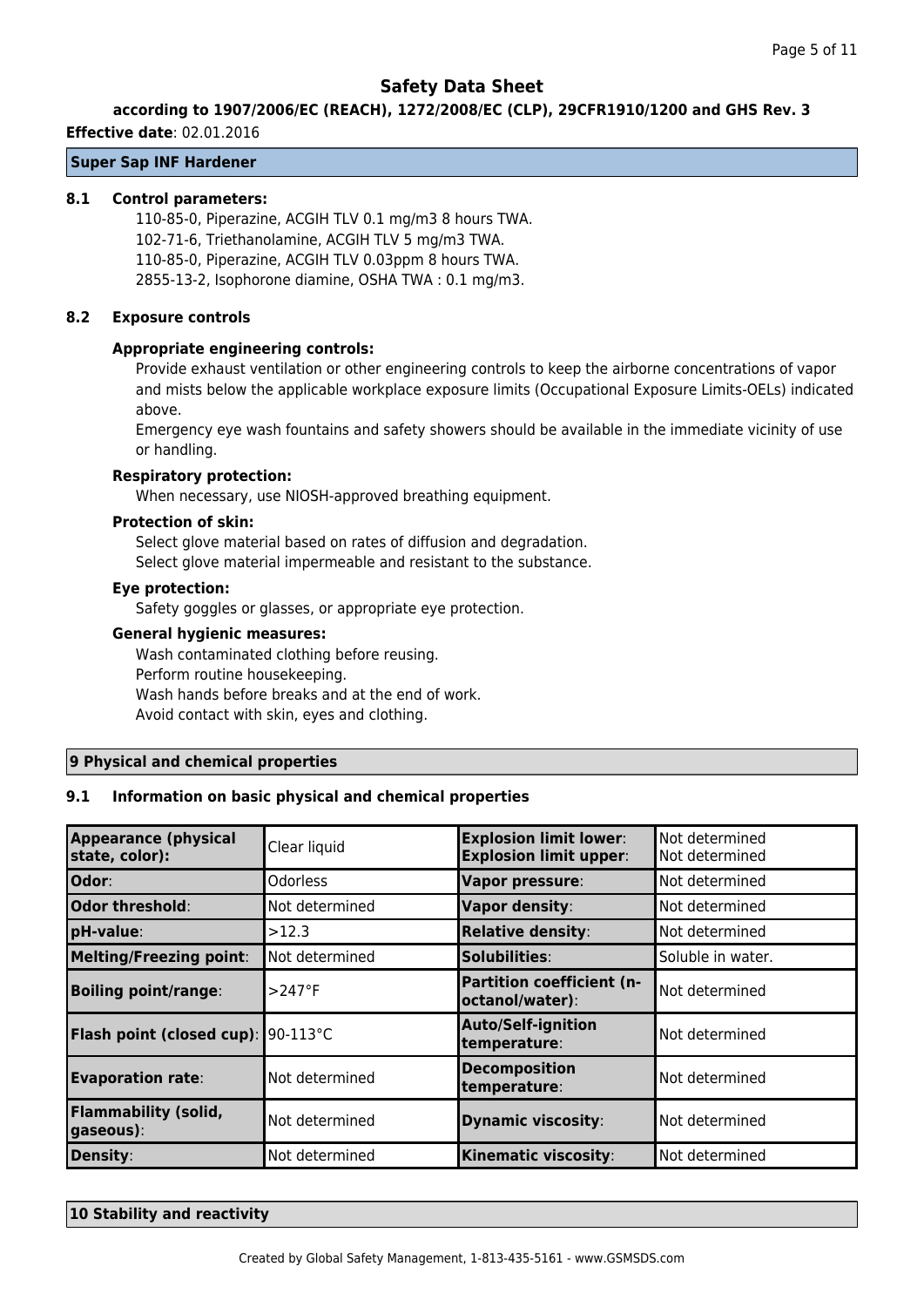### **according to 1907/2006/EC (REACH), 1272/2008/EC (CLP), 29CFR1910/1200 and GHS Rev. 3**

**Effective date**: 02.01.2016

## **Super Sap INF Hardener**

- **10.1 Reactivity:** Does not react under normal conditions of use and storage.
- **10.2 Chemical stability:** Stable under normal conditions of use and storage.
- **10.3 Possibility of hazardous reactions:** None under normal conditions of use and storage.
- **10.4 Conditions to avoid:** None known.
- **10.5 Incompatible materials:** None known.
- **10.6 Hazardous decomposition products:** None known.

#### **11 Toxicological information**

#### **11.1 Information on toxicological effects:**

**Routes of exposure:** No information available.

#### **Acute toxicity:**

### **Oral**:

Isophorone diamine: LD 50 = 1030 mg/kg (rat). Triethanolamine: LD 50 6400 mg/kg (rat). N-Aminoethylpiperazine: LD50 - 2097 mg/kg (Rabbit). Piperazine: LD 50 2600 mg/kg (rat).

#### **Dermal**:

Triethanolamine: LD 50 > 2000 mg/kg (rat). Isophorone diamine: LD 50 > 2000 mg/kg (rat). Piperazine: LD 50 8300 mg/kg (rabbit).

N-Aminoethylpiperazine: LD 50 866 mg/kg (rabbit).

## **Inhalation**:

Isophorone diamine: LC50 - 4 h - > 5.01 mg/l (Rat).

#### **Skin corrosion/irritation:** No additional information.

**Serious eye damage/irritation:** No additional information.

#### **Respiratory or skin sensitization:**

Piperazine: Skin (Human): sensitizing. Piperazine: Skin (Guinea Pig): sensitizing. N-Aminoethylpiperazine: Skin (Guinea Pig): sensitizing. Piperazine: Respiratory tract (Human): sensitizing.

**Carcinogenicity:** No additional information.

**IARC (International Agency for Research on Cancer):** None of the ingredients are listed.

**NTP (National Toxicology Program):** None of the ingredients are listed.

#### **Germ cell mutagenicity:**

N-Aminoethylpiperazine: In vitro experiment (Metabolic activation; Mammalian-Animal) : Positive. Piperazine: In vitro experiment (Metabolic activation; Mammalian-Animal) : Positive.

**Reproductive Toxicity:** No additional information.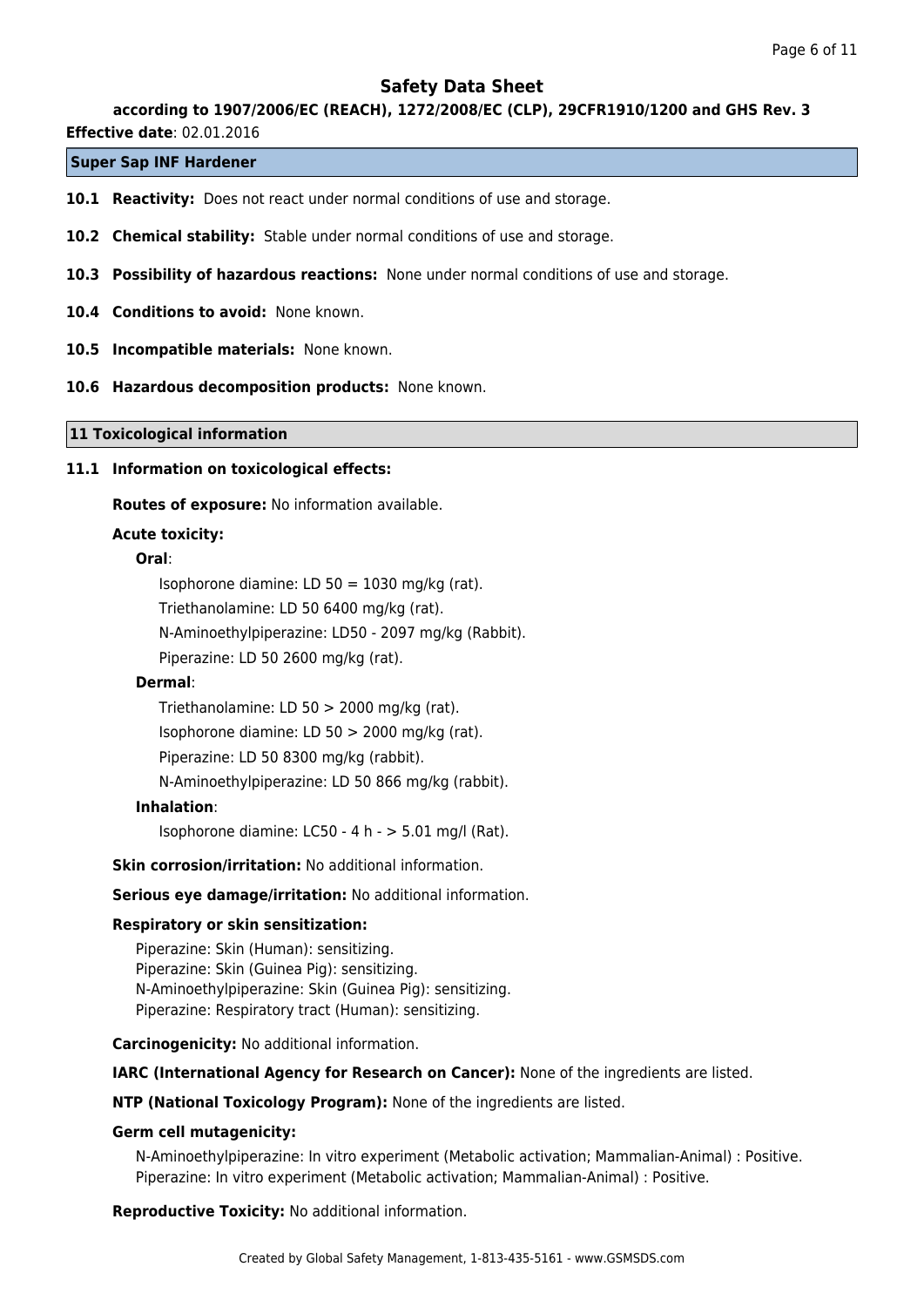**according to 1907/2006/EC (REACH), 1272/2008/EC (CLP), 29CFR1910/1200 and GHS Rev. 3**

**Effective date**: 02.01.2016

## **Super Sap INF Hardener**

#### **STOT-single and repeated exposure:** No additional information.

**Aspiration toxicity:** No information available.

**Additional toxicological information:** No additional information.

#### **12 Ecological information**

#### **12.1 Toxicity:**

Triethanolamine: Fish, EC50 - Daphnia magna 610mg/l - 48 h. N-Aminoethylpiperazine: Bacteria, EC50 511 mg/l - 2 hrs static. N-Aminoethylpiperazine: Fish, LC50 - 2190 mg/l - 96 h. N-Aminoethylpiperazine: Aquatic invertebrates, EC5058 mg/l - 48 hours static. Piperazine: Bacteria, NOEC 540 mg/l 30 mins/static. N-Aminoethylpiperazine: Fish, EC50 > 1000 mg/l - 72 hrs static. Triethanolamine: Bacteria, EC50 > 1000 mg/l - 180 mins static. Triethanolamine: Bacteria, EC50 512 mg/l - 72 hours. Isophorone diamine: Fish, LC50 - Leuciscus idus (Golden orfe) - 110 mg/l - 96.0 h. Isophorone diamine: Bacteria, EC10 - Pseudomonas putida - 1,120 mg/l - 18 h. Isophorone diamine: Aquatic invertebrates, EC50 - Daphnia magna (Water flea) - 23 mg/l - 48 h. Isophorone diamine: Aquatic Plants, EC50 - Desmodesmus subspicatus (green algae) - 37 mg/l - 72 h. Piperazine: Aquatic invertebrates, EC50 21 mg/l - 48 hours static. Piperazine: Fish, LC50 >1800 mg/l - 96h.

- **12.2 Persistence and degradability:** No additional information.
- **12.3 Bioaccumulative potential:** No additional information.
- **12.4 Mobility in soil:** No additional information.

**General notes:** No additional information.

## **12.5 Results of PBT and vPvB assessment:**

**PBT:** No additional information. **vPvB:** No additional information.

#### **12.6 Other adverse effects:** No additional information.

#### **13 Disposal considerations**

#### **13.1 Waste treatment methods**

#### **Relevant information:**

(US 40CFR262.11). It is the responsibility of the waste generator to properly characterize all waste materials according to applicable regulatory entities.

#### **14 Transport information**

#### **Land transport:**

## **DOT (49 CFR) transport**

| 14.1 UN Number:                   | UN2735                            |
|-----------------------------------|-----------------------------------|
| 14.2 UN Proper shipping name:     | Amines, liquid, corrosive, n.o.s. |
| 14.3 UN Transport hazard classes: |                                   |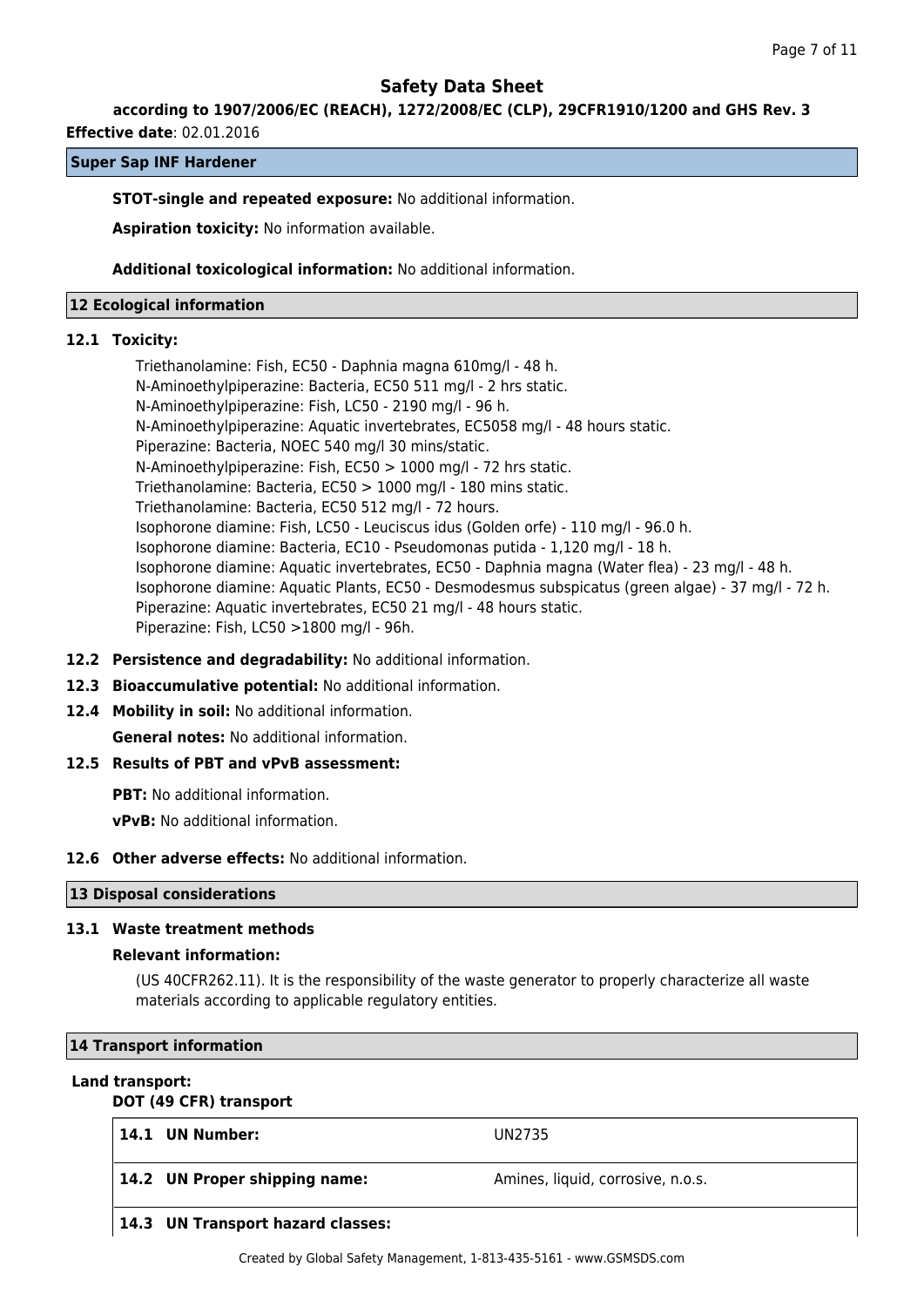# **according to 1907/2006/EC (REACH), 1272/2008/EC (CLP), 29CFR1910/1200 and GHS Rev. 3**

## **Effective date**: 02.01.2016

## **Super Sap INF Hardener**

|                |                                    | 8                      |
|----------------|------------------------------------|------------------------|
|                | 14.4 Packing group:                | Ш                      |
|                | Danger label:                      | 8 Corrosive substances |
|                |                                    |                        |
|                | 14.5 Environmental hazards:        | No.                    |
|                | 14.6 Special precautions for user: |                        |
|                | None                               |                        |
| <b>ADR/RID</b> |                                    |                        |

| 14.1 UN Number:                    | UN2735                            |
|------------------------------------|-----------------------------------|
| 14.2 UN Proper shipping name:      | Amines, liquid, corrosive, n.o.s. |
| 14.3 UN Transport hazard classes:  | 8                                 |
| 14.4 Packing group:                | $\mathbf{III}$                    |
| <b>Danger label:</b>               | 8 Corrosive substances            |
| <b>Tunnel restriction code:</b>    | None                              |
| <b>Transport category:</b>         | None                              |
| <b>Hazard ID number:</b>           | None                              |
| 14.5 Environmental hazards:        | No.                               |
| 14.6 Special precautions for user: |                                   |
| None                               |                                   |

# **Air transport:**

## **IATA-DGR**

|      | 14.1 UN Number:                      | UN2735                            |
|------|--------------------------------------|-----------------------------------|
|      | 14.2 UN Proper shipping name:        | Amines, liquid, corrosive, n.o.s. |
|      | 14.3 UN Transport hazard classes:    | 8                                 |
|      | 14.4 Packing group:                  | $\mathbf{III}$                    |
|      | Danger label:                        | 8 Corrosive substances            |
|      | 14.5 Environmental hazards:          | No                                |
| 14.6 | <b>Special precautions for user:</b> |                                   |
|      | None                                 |                                   |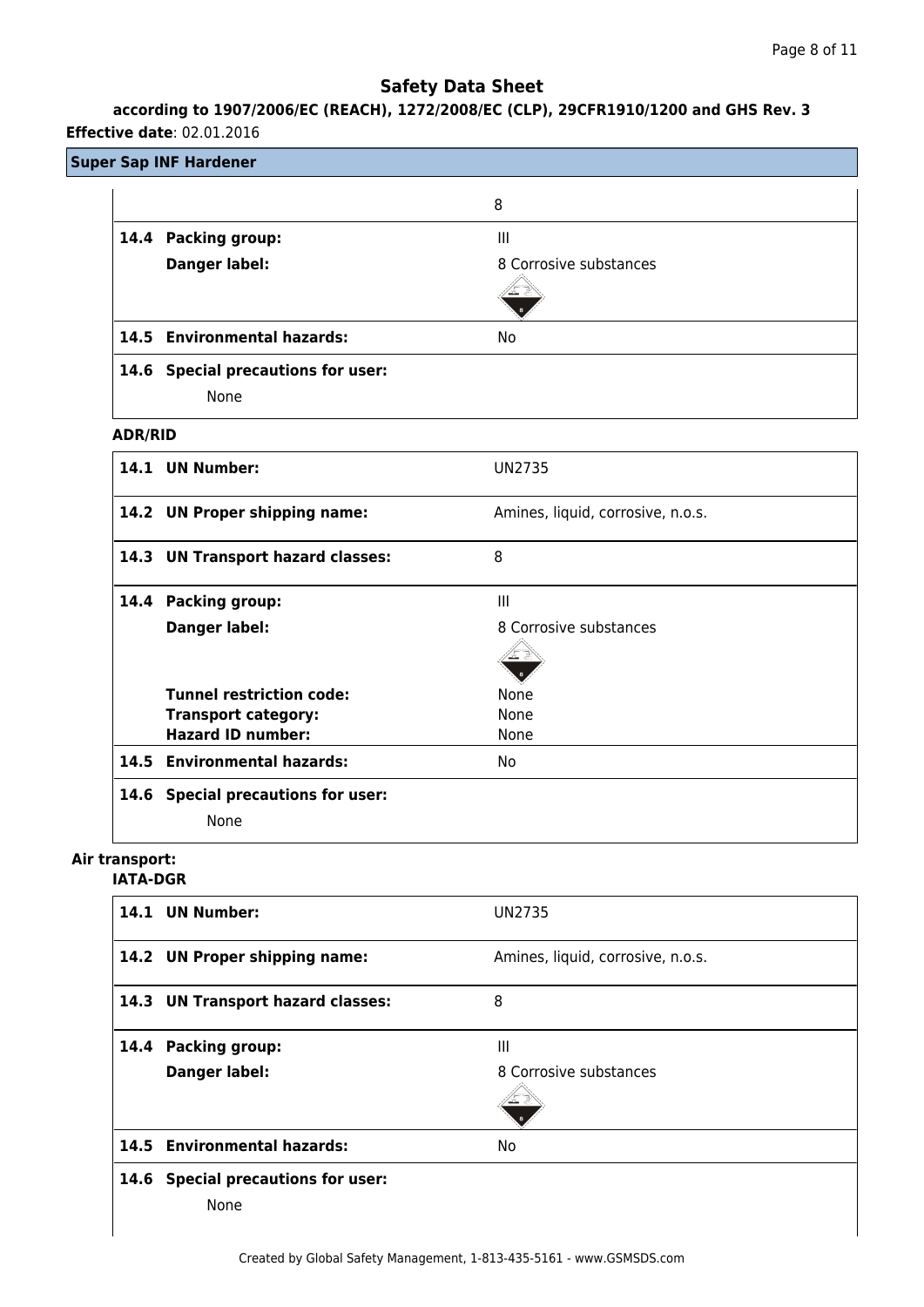## **according to 1907/2006/EC (REACH), 1272/2008/EC (CLP), 29CFR1910/1200 and GHS Rev. 3 Effective date**: 02.01.2016

## **Super Sap INF Hardener**

## **Sea transport:**

#### **IMDG**

|      | 14.1 UN Number:                      | <b>UN2735</b>                     |
|------|--------------------------------------|-----------------------------------|
|      | 14.2 UN Proper shipping name:        | Amines, liquid, corrosive, n.o.s. |
|      | 14.3 UN Transport hazard classes:    | 8                                 |
| 14.4 | <b>Packing group:</b>                | $\mathbf{III}$                    |
|      | <b>Danger label:</b>                 | 8 Corrosive substances            |
|      |                                      |                                   |
|      | <b>EMS code:</b>                     | None                              |
|      | 14.5 Environmental hazards:          | No.                               |
| 14.6 | <b>Special precautions for user:</b> |                                   |
|      | None                                 |                                   |
|      |                                      |                                   |

## **14.7 Transport in bulk according to Annex II of MARPOL73/78 and the IBC Code:** Not applicable

#### **15 Regulatory information**

#### **15.1 Safety, health and environmental regulations/legislation specific for the substance or mixture.**

#### **North American**

**SARA Section 311/312 (Specific toxic chemical listings)**:

Acute,Chronic

**SARA Section 302 (Extremely hazardous substances)**: None of the ingredients are listed.

**SARA Section 313 (Specific toxic chemical listings)**: None of the ingredients are listed.

**TSCA (Toxic Substances Control Act):** All ingredients are listed.

**TSCA Rules and Orders:** Not applicable.

**CERCLA (Comprehensive Environmental Response, Compensation, and Liability Act)**: 111-42-2 Diethanolamine.

#### **Proposition 65 (California):**

**Chemicals known to cause cancer**:

102-71-6 Triethanolamine.

**Chemicals known to cause reproductive toxicity for females**: None of the ingredients are listed. **Chemicals known to cause reproductive toxicity for males**: None of the ingredients are listed. **Chemicals known to cause developmental toxicity**: None of the ingredients are listed.

### **Canada**

**Canadian Domestic Substances List (DSL)**: All ingredients are listed.

## **European Union**

**REACH Article 57 (SVHC)**: None of the ingredients are listed.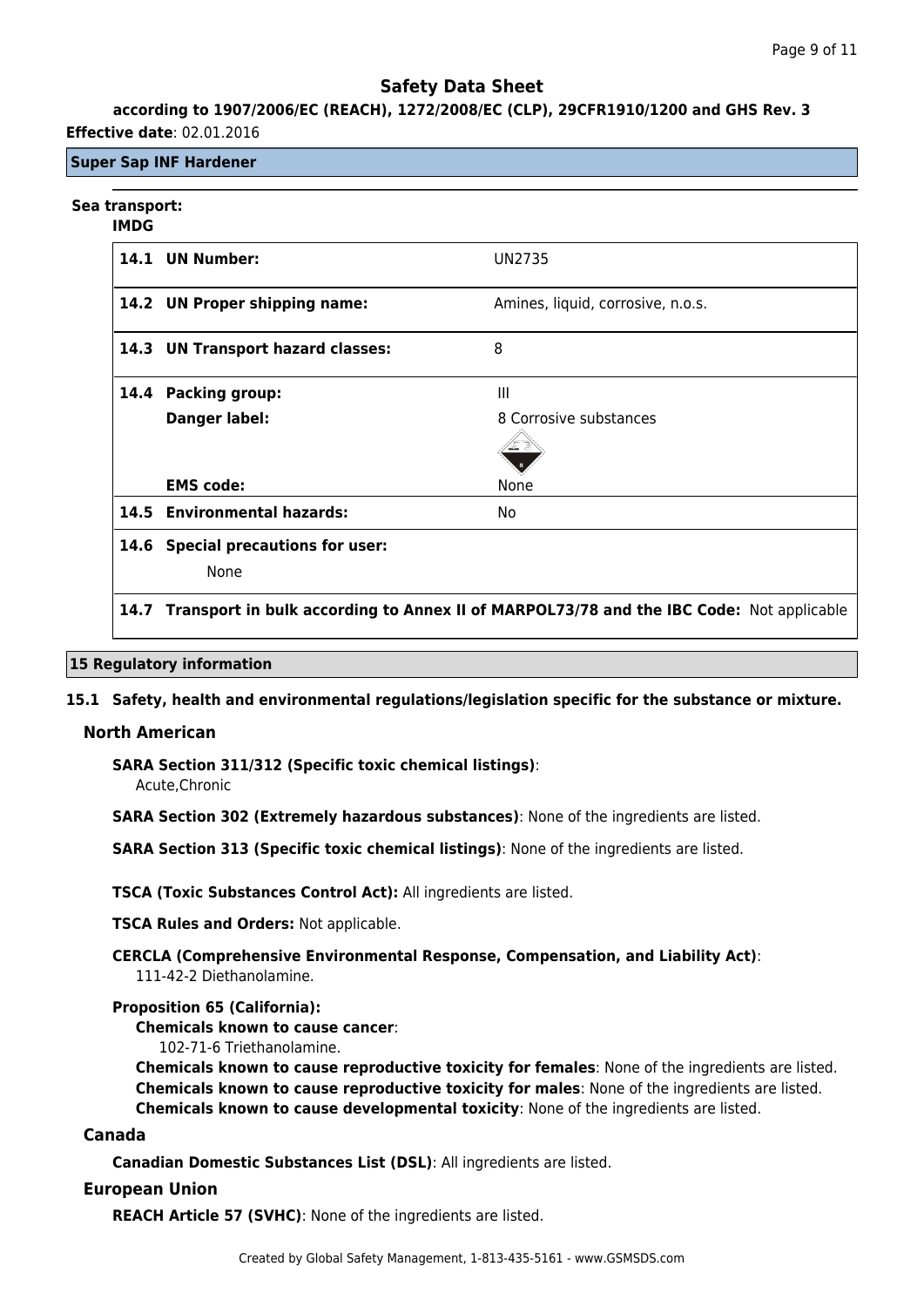## **according to 1907/2006/EC (REACH), 1272/2008/EC (CLP), 29CFR1910/1200 and GHS Rev. 3**

### **Effective date**: 02.01.2016

## **Super Sap INF Hardener**

**Germany MAK**: Not classified.

## **Australia**

**Australian Inventory of Chemical Substances (AICS)**: All ingredients are listed.

## **China**

## **Inventory of Existing Chemical Substances in China (IECSC)**:

All of the ingredients are listed.

### **Japan**

**Inventory of Existing and New Chemical Substances (ENCS)**: All ingredients are listed.

### **Korea**

**Existing Chemicals List (ECL)**: All ingredients are listed.

## **New Zealand**

**New Zealand Inventory of Chemicals (NZOIC)**: All ingredients are listed.

## **Philippines**

**Philippine Inventory of Chemicals and Chemical Substances (PICCS)**: All ingredients are listed.

## **Taiwan**

**Taiwan Chemical Substance Inventory (TSCI)**: All ingredients are listed.

## **16 Other information**

## **Abbreviations and Acronyms:** None

## **Summary of classification in section 3:**

| Acute Tox. 4; H302      | Acute toxicity (oral), category 4     |
|-------------------------|---------------------------------------|
| Acute Tox. 4; H312      | Acute toxicity (dermal), category 4   |
| Skin Corr. 1B; H314     | Skin corrosion, category 1B           |
| Skin Sens. 1; H317      | Skin sensitization, category 1        |
| Eye Dam. 1; H318        | Serious eye damage, category 1        |
| Ox. Liq. 2; H271        | Oxidizing liquids, category 2         |
| Aquatic Chronic 3; H412 | Chronic aquatic hazard, category 3    |
| Resp. Sens. 1; H334     | Respiratory sensitization, category 1 |
| Muta. 2; H341           | Germ cell mutagenicity, category 2    |
| Repr. 2; H361           | Reproductive toxicity, category 2     |
| Flam. Lig. 4; H227      | Flammable liquids, category 4         |

## **Summary of hazard statements in section 3:**

| H302 | May be harmful if swallowed                       |
|------|---------------------------------------------------|
| H312 | May be harmful in contact with skin               |
| H314 | Causes severe skin burns and eye damage           |
| H317 | May cause an allergic skin reaction               |
| H318 | Causes serious eye damage                         |
| H271 | May cause fire or explosion; strong oxidizer      |
| H412 | Harmful to aquatic life with long lasting effects |